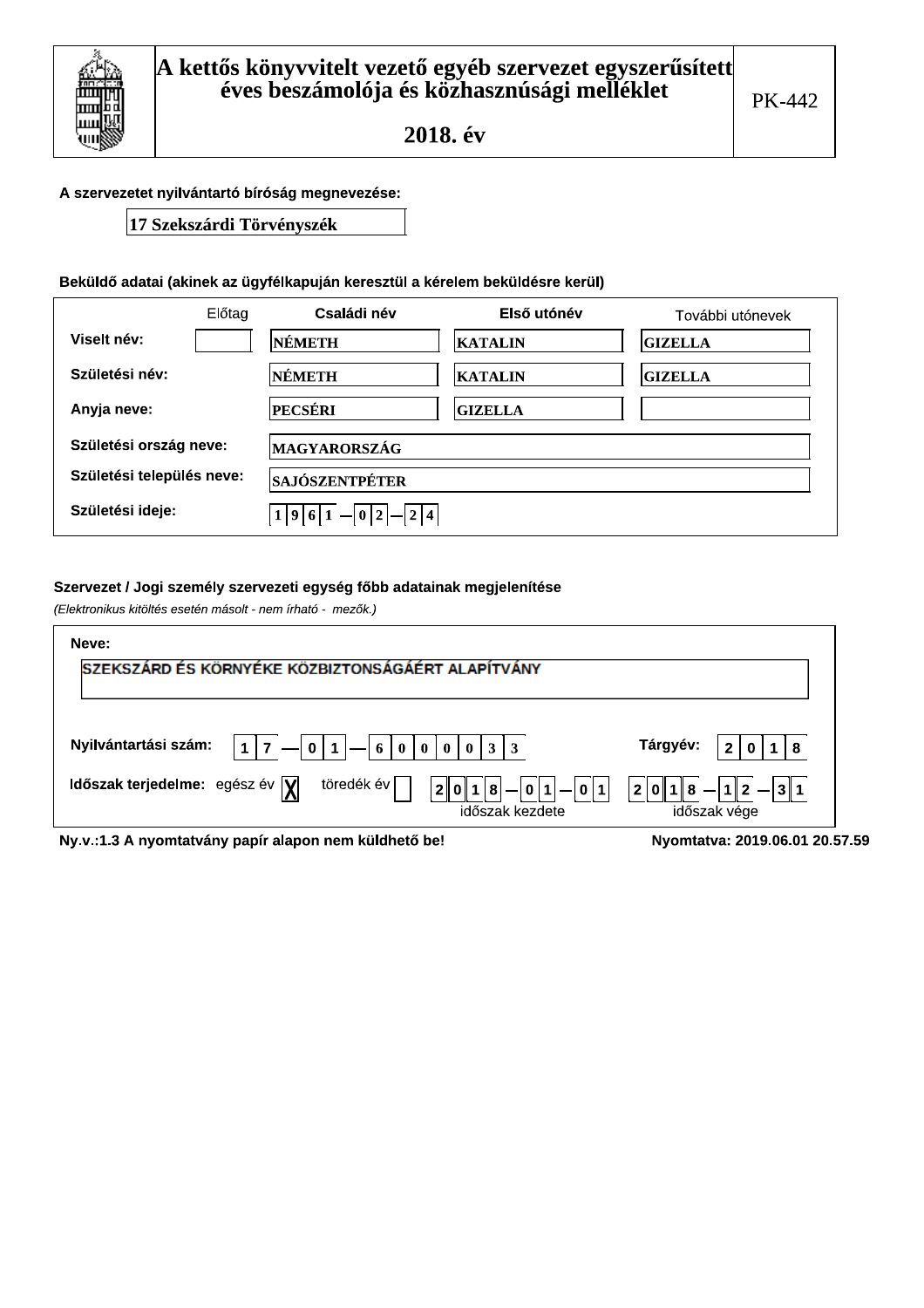|                           | A kettős könyvvitelt vezető egyéb szervezet egyszerűsített<br>éves beszámolója és közhasznúsági melléklet<br>2018. év                                    | PK-442                                                |
|---------------------------|----------------------------------------------------------------------------------------------------------------------------------------------------------|-------------------------------------------------------|
|                           | A szervezetet nyilvántartó bíróság megnevezése:                                                                                                          | Tárgyév:                                              |
|                           | 17 Szekszárdi Törvényszék                                                                                                                                | 8<br>$\mathbf{1}$<br>2<br>0                           |
| Időszak terjedelme:       | egész év  X <br>töredék év<br>${\bf 8}$<br>2 0 1 8<br>$ 0 1 $ $  0 1 $<br>2 0 1 <br>időszak kezdete                                                      | 3 1<br>$\mathbf{1}$<br>$\overline{2}$<br>időszak vége |
|                           | Válassza ki, hogy a beszámoló (és közhasznúsági melléklet) az alábbiak közül melyikre vonatkozik!                                                        |                                                       |
| a. Szervezet              |                                                                                                                                                          |                                                       |
|                           | b. Jogi személy szervezeti egység (származtatott jogi személy)                                                                                           |                                                       |
| <b>Szervezet neve:</b>    |                                                                                                                                                          |                                                       |
|                           | SZEKSZÁRD ÉS KÖRNYÉKE KÖZBIZTONSÁGÁÉRT ALAPÍTVÁNY                                                                                                        |                                                       |
| Szervezet székhelye:      |                                                                                                                                                          |                                                       |
| Irányítószám:             | Település:<br>$\overline{7}$<br>1 0 0<br><b>Szekszárd</b>                                                                                                |                                                       |
| Közterület neve:          | Közterület jellege:<br><b>VÁRKÖZ</b><br>lutca                                                                                                            |                                                       |
| Házszám:                  | Lépcsőház:<br>Emelet:<br>Ajtó:                                                                                                                           |                                                       |
|                           | 4                                                                                                                                                        |                                                       |
|                           | Jogi személy szervezeti egység neve:                                                                                                                     |                                                       |
|                           |                                                                                                                                                          |                                                       |
|                           |                                                                                                                                                          |                                                       |
| Irányítószám:             | Jogi személy szervezeti egység székhelye:<br>Település:                                                                                                  |                                                       |
|                           |                                                                                                                                                          |                                                       |
| Közterület neve:          | Közterület jellege:                                                                                                                                      |                                                       |
| Házszám:                  | Lépcsőház:<br>Emelet:<br>Ajtó:                                                                                                                           |                                                       |
|                           |                                                                                                                                                          |                                                       |
| Nyilvántartási szám:      | 0 1 <br>1 7 <br>(Jogi személy szervezeti egység esetében: "Anyaszervezet")                                                                               | $-60000033$                                           |
| Bejegyző határozat száma: | $\cdot$  6 0 0 0 3 3  $\sqrt{19991}/4$  <br>$ {\sf P} $ k $ $<br>(Jogi személy szervezeti egység esetében:<br>Jogi személlyé nyilvánító határozat száma) |                                                       |
|                           | Szervezet / Jogi személy szervezeti egység adószáma:<br>$19232678-1-17$                                                                                  |                                                       |
| képviselőjének neve:      | Szervezet / Jogi személy szervezeti egység<br><b>BOROS TIBOR</b>                                                                                         |                                                       |
| Képviselő aláírása:       |                                                                                                                                                          |                                                       |
| Keltezés:                 |                                                                                                                                                          |                                                       |
| <b>SZEKSZÁRD</b>          | $2 0 1 9 - 0 5 -3 1$                                                                                                                                     |                                                       |

 $\sqrt{ }$ 

٦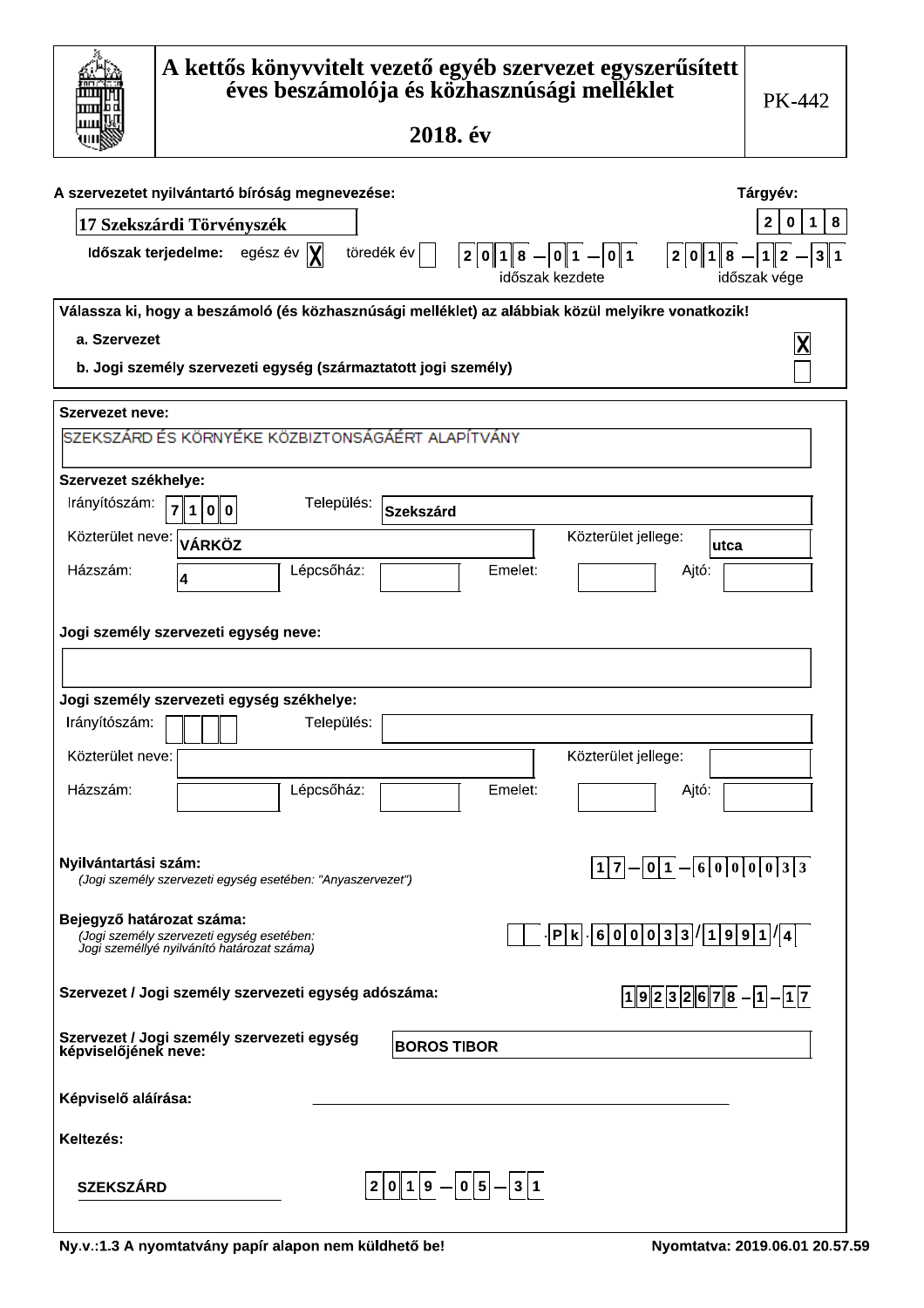

Szervezet / Jogi személy szervezeti egység neve:

# SZEKSZÁRD ÉS KÖRNYÉKE KÖZBIZTONSÁGÁÉRT ALAPÍTVÁNY

|    | Az egyszerűsített éves beszámoló mérlege                              |          |                          | (Adatok ezer forintban.) |
|----|-----------------------------------------------------------------------|----------|--------------------------|--------------------------|
|    |                                                                       | Előző év | Előző év<br>helyesbítése | Tárgyév                  |
|    | ESZKÖZÖK (AKTÍVÁK)                                                    |          |                          |                          |
| А. | Befektetett eszközök                                                  | 434      |                          | 517                      |
|    | I. Immateriális javak                                                 |          |                          |                          |
|    | II. Tárgyi eszközök                                                   | 434      |                          | 517                      |
|    | III. Befektetett pénzügyi eszközök                                    |          |                          |                          |
| В. | Forgóeszközök                                                         | 254      |                          | 220                      |
|    | I. Készletek                                                          |          |                          |                          |
|    | II. Követelések                                                       |          |                          |                          |
|    | III. Értékpapírok                                                     |          |                          |                          |
|    | IV. Pénzeszközök                                                      | 254      |                          | 220                      |
| C. | Aktív időbeli elhatárolások                                           |          |                          |                          |
|    | ESZKÖZÖK ÖSSZESEN                                                     | 688      |                          | 737                      |
|    | FORRÁSOK (PASSZÍVÁK)                                                  |          |                          |                          |
| D. | Saját tőke                                                            | 684      |                          | 733                      |
|    | I. Induló tőke/jegyzett tőke                                          |          |                          |                          |
|    | II. Tőkeváltozás/eredmény                                             |          |                          |                          |
|    | III. Lekötött tartalék                                                | 591      |                          | 684                      |
|    | IV. Értékelési tartalék                                               |          |                          |                          |
|    | V. Tárgyévi eredmény alaptevékenységből<br>(közhasznú tevékénységből) | 93       |                          | 49                       |
|    | VI. Tárgyévi erdemény vállalkozási tevékenységből                     |          |                          |                          |
| Ε. | Céltartalékok                                                         |          |                          |                          |
| F. | Kötelezettségek                                                       | 4        |                          | $\overline{\mathbf{4}}$  |
|    | I. Hátrasorolt kötelezettségek                                        |          |                          |                          |
|    | II. Hosszú lejáratú kötelezettségek                                   |          |                          |                          |
|    | III. Rövid lejáratú kötelezettségek                                   | 4        |                          | 4                        |
| G. | Passzív időbeli elhatárolások                                         |          |                          |                          |
|    | FORRÁSOK ÖSSZESEN                                                     | 688      |                          | 737                      |

Ny.v.:1.3 A nyomtatvány papír alapon nem küldhető be!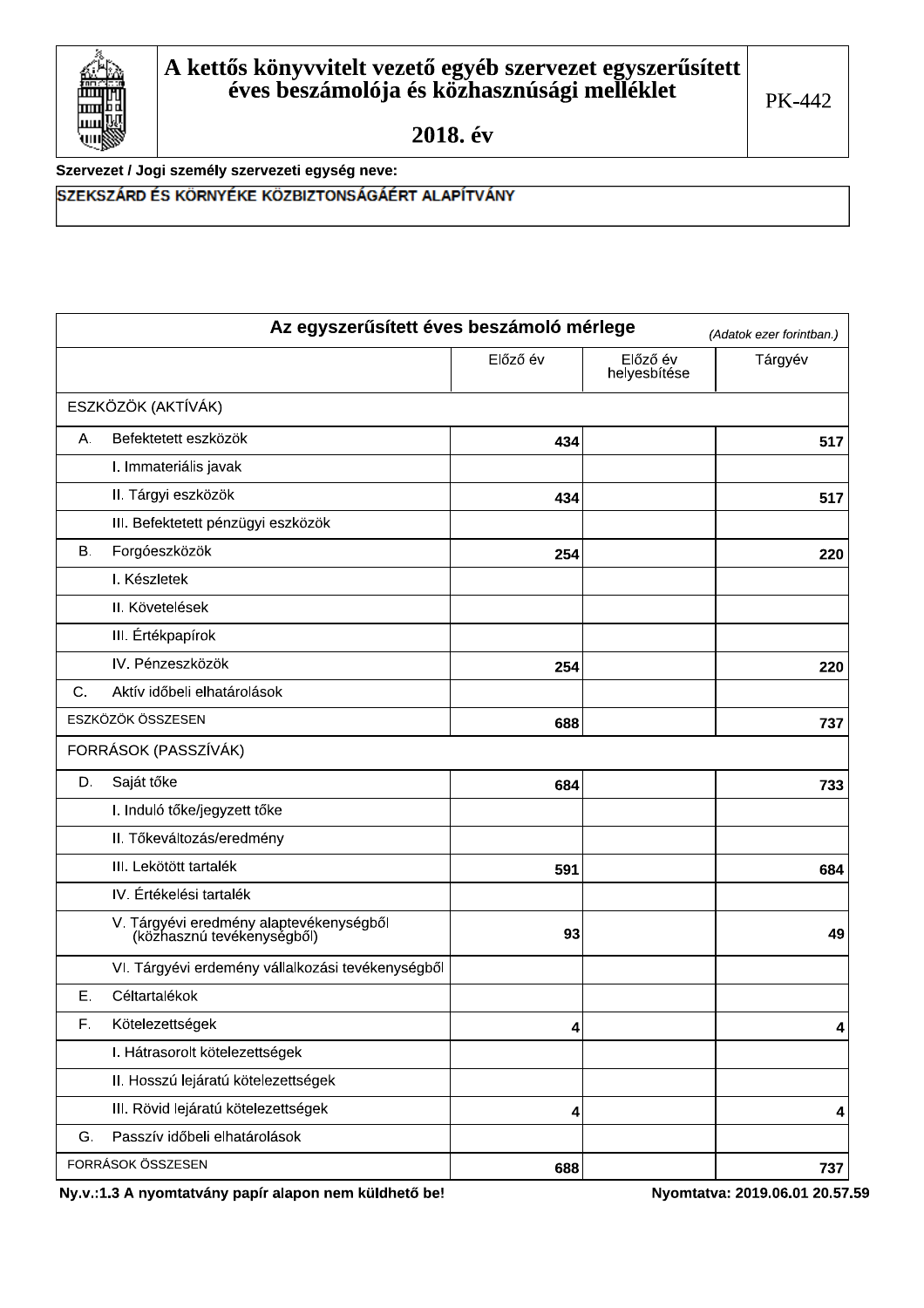

### Szervezet / Jogi személy szervezeti egység neve:

## SZEKSZÁRD ÉS KÖRNYÉKE KÖZBIZTONSÁGÁÉRT ALAPÍTVÁNY

|                                              |          |                          |         |          | Az egyszerűsített éves beszámoló eredménykimutatása |         |          | (Adatok ezer forintban.) |         |
|----------------------------------------------|----------|--------------------------|---------|----------|-----------------------------------------------------|---------|----------|--------------------------|---------|
|                                              |          | Alaptevékenység          |         |          | Vállalkozási tevékenység                            |         |          | Összesen                 |         |
|                                              | előző év | előző év<br>helyesbítése | tárgyév | előző év | előző év<br>helyesbítése                            | tárgyév | előző év | előző év<br>helyesbítése | tárgyév |
| 1. Értékesítés nettó árbevétele              |          |                          |         |          |                                                     |         |          |                          |         |
| 2. Aktivált saját teljesítmények<br>értéke   |          |                          |         |          |                                                     |         |          |                          |         |
| 3. Egyéb bevételek                           | 123      |                          | 70      |          |                                                     |         | 123      |                          | 70      |
| ebből:                                       |          |                          |         |          |                                                     |         |          |                          |         |
| - tagdíj                                     |          |                          |         |          |                                                     |         |          |                          |         |
| - alapítótól kapott befizetés                |          |                          |         |          |                                                     |         |          |                          |         |
| - támogatások                                |          |                          |         |          |                                                     |         |          |                          |         |
| ebből: adományok                             |          |                          |         |          |                                                     |         |          |                          |         |
| 4. Pénzügyi műveletek<br>bevételei           |          |                          |         |          |                                                     |         |          |                          |         |
| A. Összes bevétel (1+-2+3+4)                 | 123      |                          | 70      |          |                                                     |         | 123      |                          | 70      |
| ebből: közhasznú tevékenység<br>bevételei    |          |                          |         |          |                                                     |         |          |                          |         |
| 5. Anyagjellegű ráfordítások                 | 19       |                          | 21      |          |                                                     |         | 19       |                          | 21      |
| 6. Személyi jellegű ráfordítások             |          |                          |         |          |                                                     |         |          |                          |         |
| ebből: vezető tisztségviselők<br>juttatásai  |          |                          |         |          |                                                     |         |          |                          |         |
| 7. Értékcsökkenési leírás                    | 11       |                          |         |          |                                                     |         | 11       |                          |         |
| 8. Egyéb ráfordítások                        |          |                          |         |          |                                                     |         |          |                          |         |
| 9. Pénzügyi műveletek<br>ráfordításai        |          |                          |         |          |                                                     |         |          |                          |         |
| B. Összes ráfordítás<br>$(5+6+7+8+9)$        | 30       |                          | 21      |          |                                                     |         | 30       |                          | 21      |
| ebből: közhasznú tevékenység<br>ráfordításai |          |                          |         |          |                                                     |         |          |                          |         |
| C. Adózás előtti eredmény<br>$(A-B)$         | 93       |                          | 49      |          |                                                     |         | 93       |                          | 49      |
| 10. Adófizetési kötelezettség                |          |                          |         |          |                                                     |         |          |                          |         |
| D. Tárgyévi eredmény (C-10)                  | 93       |                          | 49      |          |                                                     |         | 93       |                          | 49      |

Ny.v.:1.3 A nyomtatvány papír alapon nem küldhető be!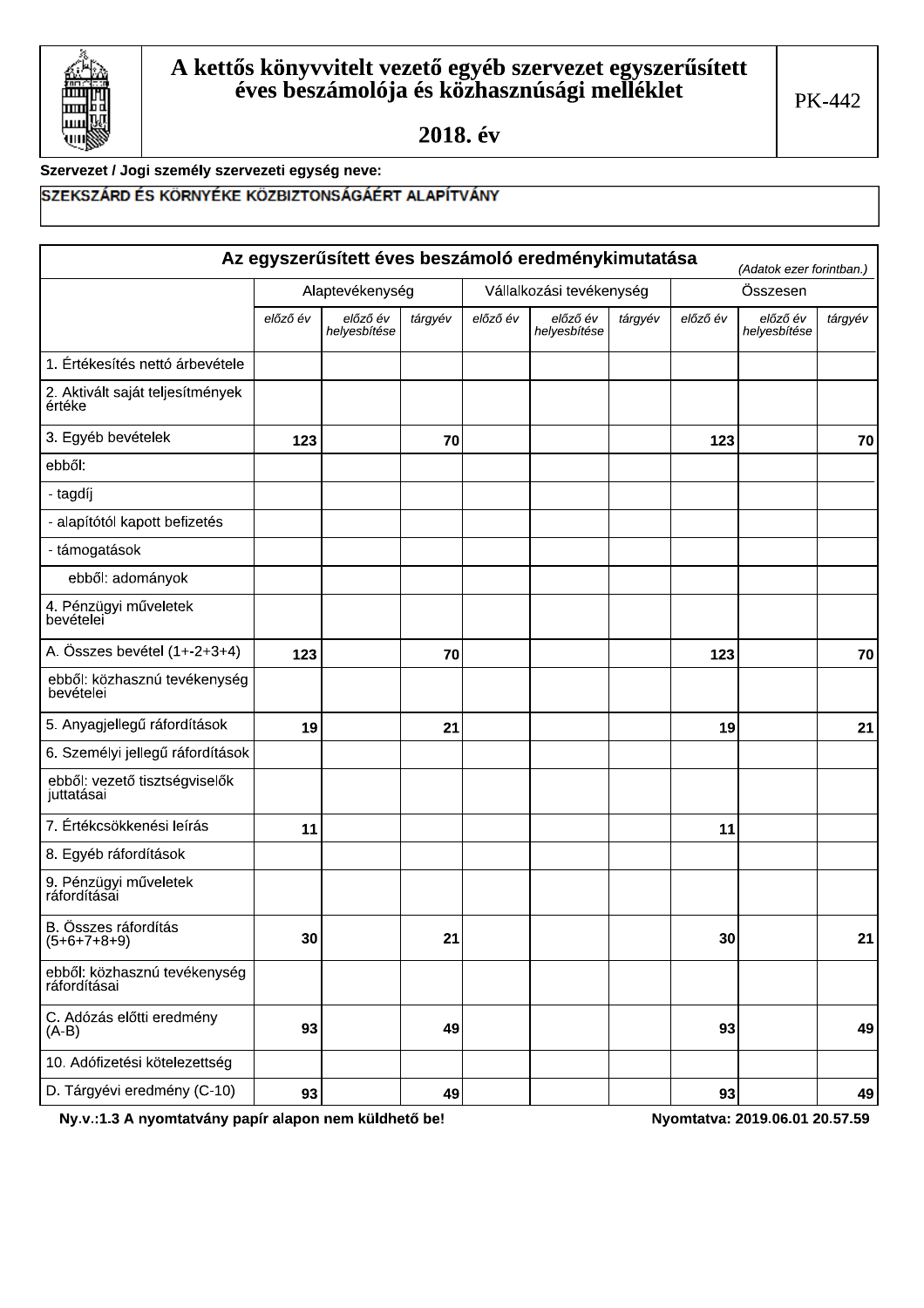

# Szervezet / Jogi személy szervezeti egység neve:

## SZEKSZÁRD ÉS KÖRNYÉKE KÖZBIZTONSÁGÁÉRT ALAPÍTVÁNY

|                                                                                                                                                                         | Az egyszerűsített éves beszámoló eredménykimutatása 2.<br>(Adatok ezer forintban.) |                          |         |          |                          |         |          |                          |         |
|-------------------------------------------------------------------------------------------------------------------------------------------------------------------------|------------------------------------------------------------------------------------|--------------------------|---------|----------|--------------------------|---------|----------|--------------------------|---------|
|                                                                                                                                                                         |                                                                                    | Alaptevékenység          |         |          | Vállalkozási tevékenység |         |          | Összesen                 |         |
|                                                                                                                                                                         | előző év                                                                           | előző év<br>helyesbítése | tárgyév | előző év | előző év<br>helyesbítése | tárgyév | előző év | előző év<br>helyesbítése | tárgyév |
| Tájékoztató adatok                                                                                                                                                      |                                                                                    |                          |         |          |                          |         |          |                          |         |
| A. Központi költségvetési<br>támogatás                                                                                                                                  |                                                                                    |                          |         |          |                          |         |          |                          |         |
| ebből:<br>- normatív támogatás                                                                                                                                          |                                                                                    |                          |         |          |                          |         |          |                          |         |
| B. Helyi önkormányzati<br>költségvetési támogatás                                                                                                                       |                                                                                    |                          |         |          |                          |         |          |                          |         |
| ebből:<br>- normatív támogatás                                                                                                                                          |                                                                                    |                          |         |          |                          |         |          |                          |         |
| C. Az Európai Unió strukturális<br>alapjaiból, illetve a Kohéziós<br>Alapból nyújtott támogatás                                                                         |                                                                                    |                          |         |          |                          |         |          |                          |         |
| D. Az Európai Unió költség-<br>vetéséből vagy más államtól,<br>nemzetközi szervezettől<br>származó támogatás                                                            |                                                                                    |                          |         |          |                          |         |          |                          |         |
| E. A személyi jövedelemadó<br>meghatározott részének az<br>adózó rendelkezése szerinti fel-<br>használásáról szóló 1996. évi<br>CXXVI.törvény alapján átutalt<br>összeg | 123                                                                                |                          | 70      |          |                          |         | 123      |                          | 70      |
| F. Közszolgáltatási bevétel                                                                                                                                             |                                                                                    |                          |         |          |                          |         |          |                          |         |
| G. Adományok                                                                                                                                                            |                                                                                    |                          |         |          |                          |         |          |                          |         |

| Könyvvizsgálói záradék                            |      |     |
|---------------------------------------------------|------|-----|
| Az adatok könyvvizsgálattal alá vannak támasztva. | laen | Nem |

Ny.v.:1.3 A nyomtatvány papír alapon nem küldhető be!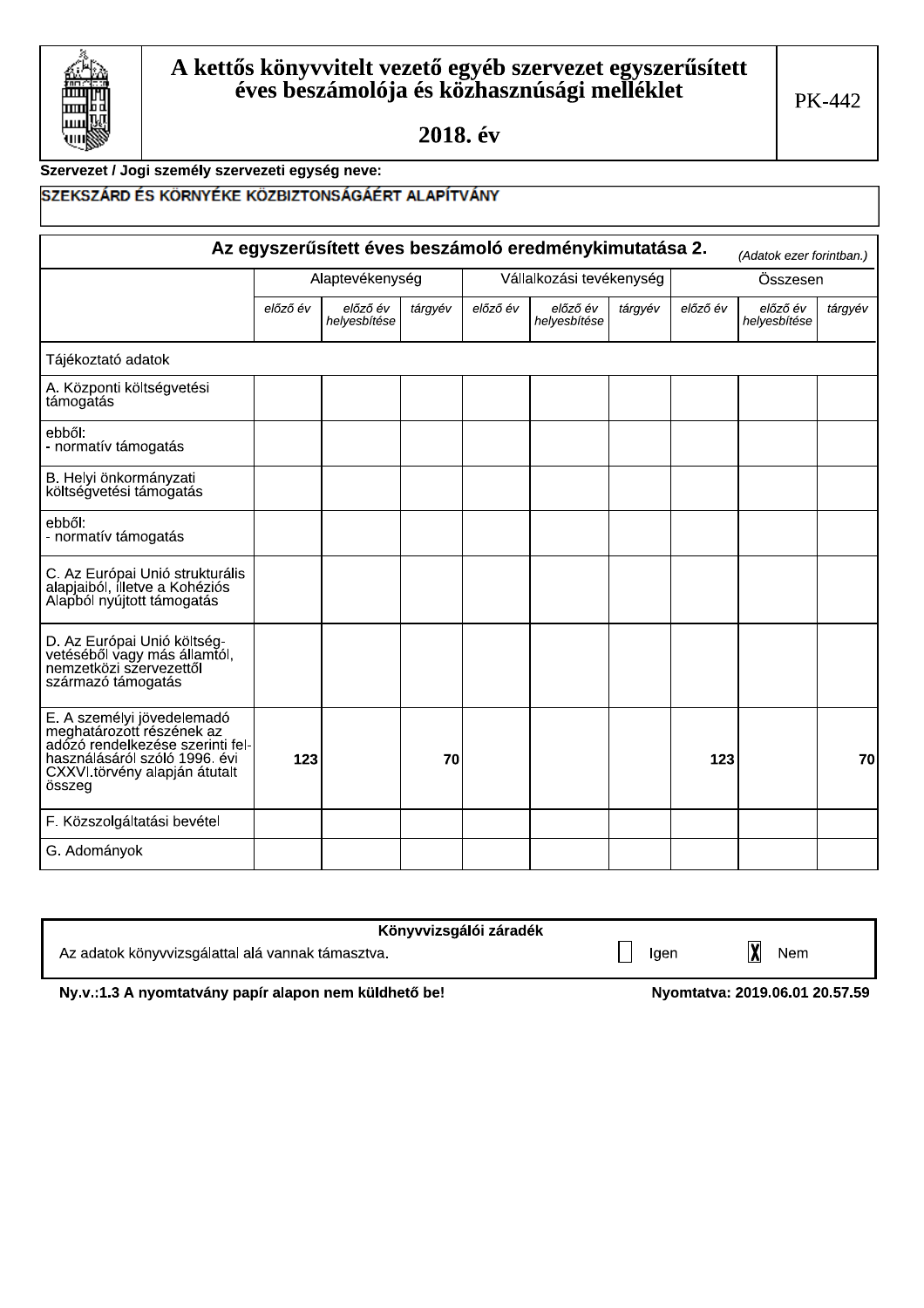| ш       |
|---------|
|         |
| Ш       |
| Ш       |
|         |
| d<br>UΙ |
|         |

# A kettős könyvvitelt vezető egyéb szervezet egyszerűsített<br>éves beszámolója és közhasznúsági melléklet

2018. év

| 1. Szervezet / Jogi személy szervezeti egység azonosító adatai               |                    |                     |                                           |
|------------------------------------------------------------------------------|--------------------|---------------------|-------------------------------------------|
| 1.1 Név: Szervezet                                                           |                    |                     |                                           |
| SZEKSZÁRD ÉS KÖRNYÉKE KÖZBIZTONSÁGÁÉRT ALAPÍTVÁNY                            |                    |                     |                                           |
| 1.2 Székhely: Szervezet                                                      |                    |                     |                                           |
| Irányítószám:<br>Település:<br> 7 1 0  0                                     | <b>Szekszárd</b>   |                     |                                           |
| Közterület neve: [<br><b>VÁRKÖZ</b>                                          |                    | Közterület jellege: | utca                                      |
| Lépcsőház:<br>Házszám:<br>4                                                  | Emelet:            | Ajtó:               |                                           |
|                                                                              |                    |                     |                                           |
| 1.1 Név: Jogi személy szervezeti egység                                      |                    |                     |                                           |
|                                                                              |                    |                     |                                           |
| 1.2 Székhely: Jogi személy szervezeti egység                                 |                    |                     |                                           |
| Irányítószám:<br>Település:                                                  |                    |                     |                                           |
| Közterület neve:                                                             |                    | Közterület jellege: |                                           |
| Házszám:<br>Lépcsőház:                                                       | Emelet:            | Ajtó:               |                                           |
| 1.3 Bejegyző / Jogi személlyé nyilvánító határozat száma:                    |                    | $ {\mathsf P} $ k   | 6 0 0 0 3 3  1 9 9 1  4                   |
| 1.4 Nyilvántartási szám: ("Anyaszervezet")                                   |                    | 1<br>11<br>0        | 0 3 3<br> 0 0 <br>$ 0\rangle$<br>$6 \mid$ |
| 1.5 Szervezet / Jogi személy szervezeti egység adószáma:                     |                    |                     | $ 1 9 2 3 2 6 7 8 - 1 - 1 7$              |
| 1.6 Szervezet / Jogi személy szervezeti egység<br>képviselőjének neve:       | <b>BOROS TIBOR</b> |                     |                                           |
|                                                                              |                    |                     |                                           |
| 2. Tárgyévben végzett alapcél szerinti és közhasznú tevékenységek bemutatása |                    |                     |                                           |
| ÁLTALÁNOS BŰNMEGELŐZÉS<br>RENDŐRSÉG INFORMATIKAI FEJLESZTÉSE, KORSZERŰSÍTÉSE |                    |                     |                                           |
|                                                                              |                    |                     |                                           |
|                                                                              |                    |                     |                                           |
|                                                                              |                    |                     |                                           |
|                                                                              |                    |                     |                                           |
|                                                                              |                    |                     |                                           |
| 3. Közhasznú tevékenységek bemutatása (tevékenységenként)                    |                    |                     |                                           |
| 3.1 Közhasznú tevékenység megnevezése:                                       |                    |                     |                                           |
|                                                                              |                    |                     |                                           |
| 3.2 Közhasznú tevékenységhez kapcsolódó közfeladat, jogszabályhely:          |                    |                     |                                           |
|                                                                              |                    |                     |                                           |
| 3.3 Közhasznú tevékenység célcsoportja:                                      |                    |                     |                                           |
| 3.4 Közhasznú tevékenységből részesülők létszáma:                            |                    |                     |                                           |
| 3.5 Közhasznú tevékenység főbb eredményei:                                   |                    |                     |                                           |
|                                                                              |                    |                     |                                           |
|                                                                              |                    |                     |                                           |
|                                                                              |                    |                     |                                           |